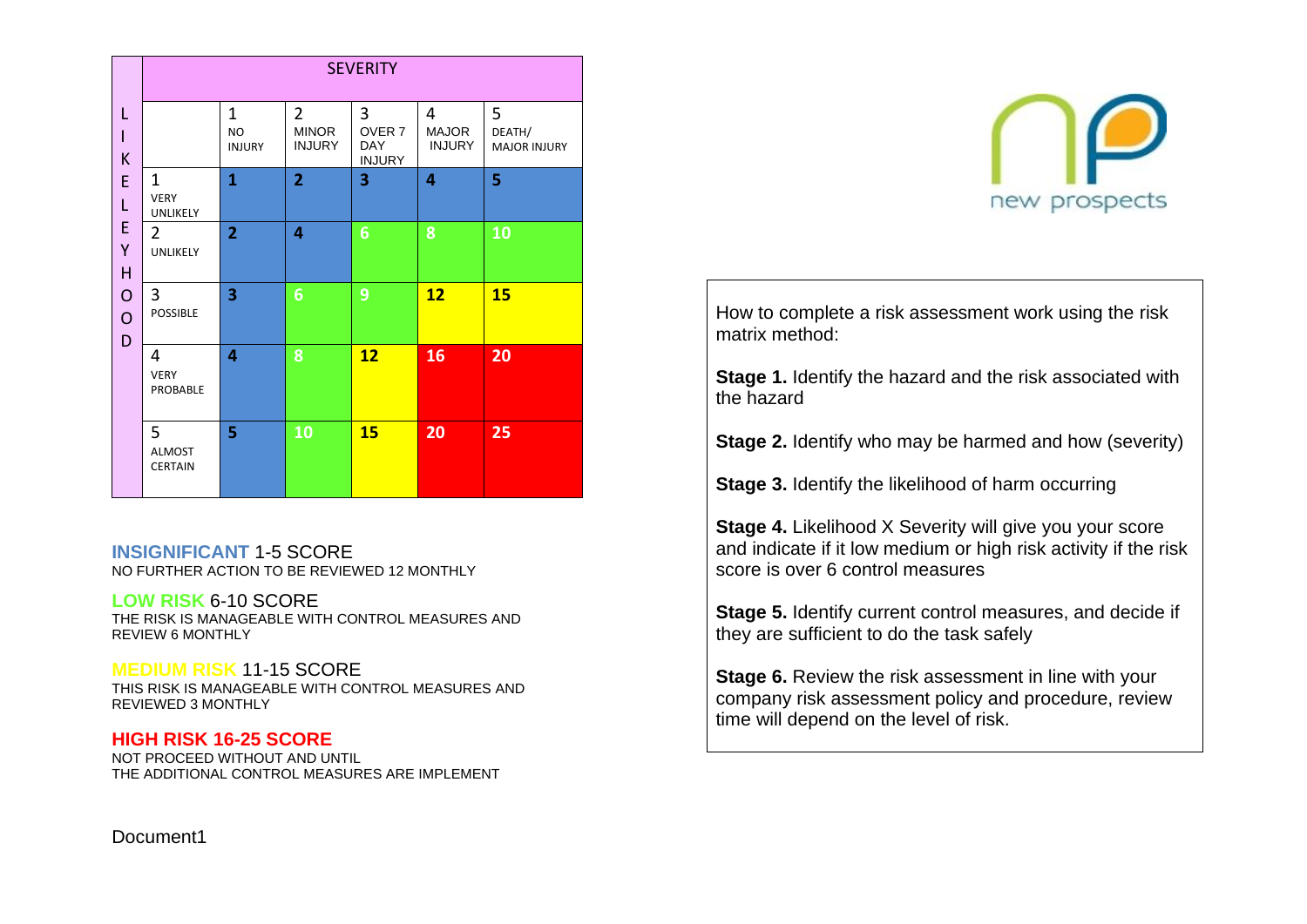| <b>HAZARD RISK ASSESSMENT</b>                                                                                                                                                                                                                                                                                                                                                                                                                                                                                                                                                                                                                                                          |                                                                                                                                                                |                                                                                      |                                                                                          |                                                                             |                                                                                                                                                                                                                                                                                                                                                                                                                                                                                                                                                                                                                                                                                                                                                                                                                                                                                                                             |                                                                                            |  |
|----------------------------------------------------------------------------------------------------------------------------------------------------------------------------------------------------------------------------------------------------------------------------------------------------------------------------------------------------------------------------------------------------------------------------------------------------------------------------------------------------------------------------------------------------------------------------------------------------------------------------------------------------------------------------------------|----------------------------------------------------------------------------------------------------------------------------------------------------------------|--------------------------------------------------------------------------------------|------------------------------------------------------------------------------------------|-----------------------------------------------------------------------------|-----------------------------------------------------------------------------------------------------------------------------------------------------------------------------------------------------------------------------------------------------------------------------------------------------------------------------------------------------------------------------------------------------------------------------------------------------------------------------------------------------------------------------------------------------------------------------------------------------------------------------------------------------------------------------------------------------------------------------------------------------------------------------------------------------------------------------------------------------------------------------------------------------------------------------|--------------------------------------------------------------------------------------------|--|
| Name: South Parade building<br><b>Head of Operations</b><br>Date: 30/07/2020                                                                                                                                                                                                                                                                                                                                                                                                                                                                                                                                                                                                           |                                                                                                                                                                |                                                                                      | Devised by Staff/Role: Mandy Postle,                                                     |                                                                             | <b>Version 2</b><br>Review is required in the timeframe described below unless there are changes in the person and must be reviewed following accident or incident:                                                                                                                                                                                                                                                                                                                                                                                                                                                                                                                                                                                                                                                                                                                                                         |                                                                                            |  |
| <b>TASK &amp; HAZARD/POTENTIAL</b><br><b>RISK</b>                                                                                                                                                                                                                                                                                                                                                                                                                                                                                                                                                                                                                                      | <b>WHO IS LIKELY</b><br><b>TO BE HARMED</b>                                                                                                                    | <b>HAZARD</b><br><b>SEVERITY</b><br><b>RATING</b><br>(HSR)<br><b>Circle</b><br>below | <b>HAZARD</b><br><b>PROBABILI</b><br><b>TY RATING</b><br>(HPR)<br><b>Circle</b><br>below | <b>Scale</b><br>of $risk =$<br><b>HSR</b><br>$\boldsymbol{X}$<br><b>HPR</b> | <b>CONTROL MEASURE</b><br><b>ACTIONS TO REDUCE RISK</b>                                                                                                                                                                                                                                                                                                                                                                                                                                                                                                                                                                                                                                                                                                                                                                                                                                                                     | <b>Reviewed</b><br><b>Scale of risk</b><br>$=$<br><b>HSR</b><br>$\mathsf{X}$<br><b>HPR</b> |  |
| <b>Opening of South Parade office</b><br>after lockdown due to COVID-19.<br><b>Transmission of the COVID-19</b><br>coronavirus while at work or visiting<br>South Parade office.<br>People can catch the virus from<br>others who are infected in the<br>following ways: virus moves from<br>person-to-person in droplets from<br>the nose or mouth spread when a<br>person with the virus coughs or<br>exhales<br>• the virus can survive for up to 72<br>hours out of the body on surfaces<br>which people have coughed on, etc.<br>• people can pick up the virus by<br>breathing in the droplets or by<br>touching contaminated surfaces and<br>then touching their eyes or mouth. | There is a direct<br>threat<br>to staff, people<br>supported,<br>contractors, and<br>visitor's health and<br>wellbeing from<br>transmission of the<br>COVID-19 | 1 2 3 4 5 1 2 3 4 5                                                                  |                                                                                          | 25                                                                          | All staff, visitors and contractors to read and adhere to:<br>"COVID-19" policy and safety procedures; these set out<br>how staff should behave and the precautions they must<br>adopt during the pandemic to keep them and other safe<br>All persons/staff must wear a mask provided by New<br>Prospects when in or walking through communal areas,<br>and maintain social distancing 2 meters apart. 2 meters<br>distancing must be maintained. All staff must adhere to<br>'public transport' guidance. All staff, people supported,<br>contractors and visitors must comply with key<br><b>Government public health messages:</b><br>Cover the mouth and nose with a tissue or sleeve<br>(not hands) when coughing or sneezing (Catch it<br>$-$ Bin it $-$ Kill it)<br>Wash hands regularly with soap and water for at<br>$\bullet$<br>least 20 seconds (use hand sanitiser gel if soap<br>and water are not available) | 15                                                                                         |  |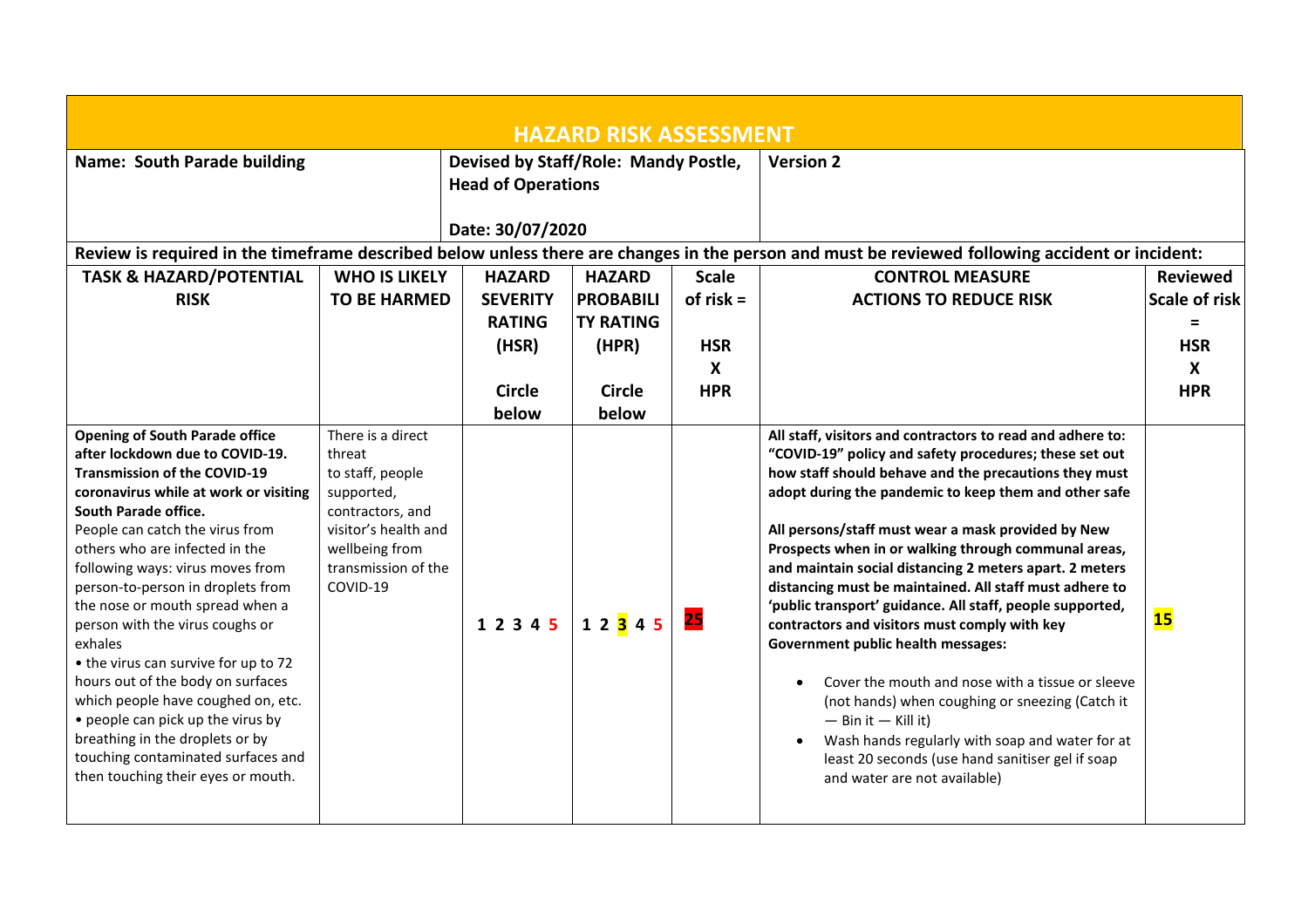| Potential risk of minor illness, illness,<br>server illness and fatality                                                                                                                                                                     |                                                           |           |       |    | Clean and disinfect frequently touched objects<br>$\bullet$<br>and surfaces<br>Do not touch face, eyes, nose or mouth if hands<br>are not clean.<br>Senior management will make any adjustments<br>to the workspace/rotas/work<br>patterns/procedures necessary to facilitate<br>effective infection prevention and social<br>distancing whilst in the building<br>Follow government health and travel advice<br>Hand sanitiser and signage are provided and<br>visible throughout the building<br>Infection control personal protective equipment<br>$\bullet$<br>(PPE) such as gloves, masks and eye protection<br>are provided if required, e.g. cleaning, building<br>outbreak. Increase environmental cleaning<br>within the building; review and revise cleaning<br>schedules and ensure cleaning staff, contractors<br>and visitors have access to suitable detergents,<br>disinfectants and PPE, wear masks when in<br>communal areas. Staff to support people<br>supported to adhere to the use of PPE and hand<br>hygiene.<br>Display appropriate public health posters and<br>$\bullet$<br>notices around the building. Staff, people we<br>support, contractors and visitors are not required<br>to wear face coverings while in the building if<br>two meters away from others but may do so if<br>they wish |    |
|----------------------------------------------------------------------------------------------------------------------------------------------------------------------------------------------------------------------------------------------|-----------------------------------------------------------|-----------|-------|----|---------------------------------------------------------------------------------------------------------------------------------------------------------------------------------------------------------------------------------------------------------------------------------------------------------------------------------------------------------------------------------------------------------------------------------------------------------------------------------------------------------------------------------------------------------------------------------------------------------------------------------------------------------------------------------------------------------------------------------------------------------------------------------------------------------------------------------------------------------------------------------------------------------------------------------------------------------------------------------------------------------------------------------------------------------------------------------------------------------------------------------------------------------------------------------------------------------------------------------------------------------------------------------------------------------------------------|----|
| <b>Emergency Procedure</b><br>Evacuating the building in the event<br>of the fire alarm being activated<br>either by fire or false alarm.<br>Potential risk of mild illness or injury,<br>illness, serious illness or injury and<br>fatality | Staff, people<br>supported,<br>contractors or<br>visitors | 1 2 3 4 5 | 12345 | 20 | Review emergency procedures to ensure that<br>arrangements remain valid for Fire Safety. All PEEP's will<br>be reviewed considering social distancing measure<br>where possible.<br>Everyone must maintain 2 metre separation and<br>$\bullet$<br>wear a mask as far as possible during evacuation<br>and at assembly points.<br>Suspend all practice fire drills until further notice.<br>Review current first aid provision to ensure we<br>have enough first aiders                                                                                                                                                                                                                                                                                                                                                                                                                                                                                                                                                                                                                                                                                                                                                                                                                                                    | 15 |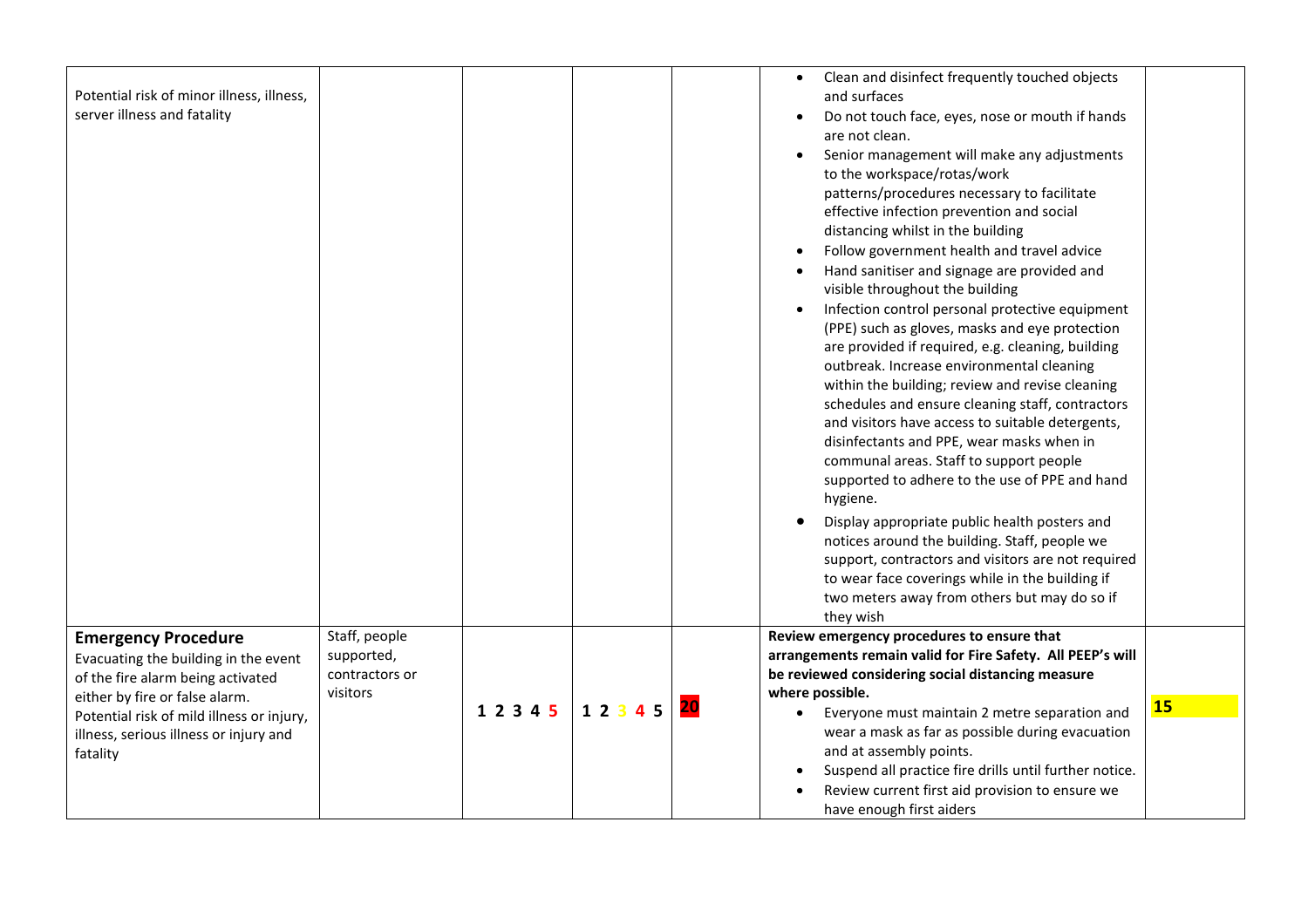|                                                                                                                                                                                                                                                                                                                                                         |                                                                                                                                 |       |           |    | First aid kits - updated to include face masks and<br>$\bullet$<br>rubber gloves, hand sanitisers.                                                                                                                                                                                                                                                                                                                                                                                                                                                                                                                                                                                                                                                                                                                                                                                                                                                                                                                                                                                                                                                                                                                                                                                                                                                                                                                                                                                                                                  |    |
|---------------------------------------------------------------------------------------------------------------------------------------------------------------------------------------------------------------------------------------------------------------------------------------------------------------------------------------------------------|---------------------------------------------------------------------------------------------------------------------------------|-------|-----------|----|-------------------------------------------------------------------------------------------------------------------------------------------------------------------------------------------------------------------------------------------------------------------------------------------------------------------------------------------------------------------------------------------------------------------------------------------------------------------------------------------------------------------------------------------------------------------------------------------------------------------------------------------------------------------------------------------------------------------------------------------------------------------------------------------------------------------------------------------------------------------------------------------------------------------------------------------------------------------------------------------------------------------------------------------------------------------------------------------------------------------------------------------------------------------------------------------------------------------------------------------------------------------------------------------------------------------------------------------------------------------------------------------------------------------------------------------------------------------------------------------------------------------------------------|----|
| Home Working, Hot-Desking<br>and Equipment Sharing<br>Staff working together within the<br>office inevitably raises the risk of<br>virus transmission. Hot-desking and<br>the sharing of equipment present<br>hazards that raise the risk of virus<br>transmission further.<br>Potential risk of mild illness, illness,<br>serious illness and fatality | All staff<br>(Homeworking<br>reduces<br>the risk of staff<br>gathering in the<br>workplace and of<br>transmitting the<br>virus) | 12345 | 1 2 3 4 5 | 20 | Homeworking has been adopted by New Prospects for<br>office based staff. Only staff members who have<br>authorisation from their line-manager and rostered onto<br>the office rota with specific start and finishing times<br>should attend the South Parade office.<br>The following working<br>arrangements are in place to support homeworking:<br>Senior Managers will plan for the minimum<br>number of people needed in the office to<br>operate safely and effectively<br>Senior Managers have reviewed all staff job roles<br>in order to facilitate and encourage<br>homeworking wherever appropriate<br>All managers will monitor the wellbeing of<br>people who are working from home and put in<br>place measures to support their mental and<br>physical health<br>IT support to be provided to homeworkers to<br>ensure the effectiveness of working<br>arrangements and the security of information<br>and data, for example, remote access to work<br>systems<br>Regular virtual meetings should help<br>homeworkers to stay connected to the rest of<br>the workforce as appropriate<br>Hot-desking will not be supported at this time, all<br>staff members will be allocated a work station<br>during their duration in the office<br>Equipment should not be shared between staff -<br>limit use of high-touch equipment in the<br>workplace, e.g. office stationary, flip charts etc.<br>PPE gloves should be worn when changing<br>photocopier cartridges, replacing paper, handling<br>post and or packages. | 15 |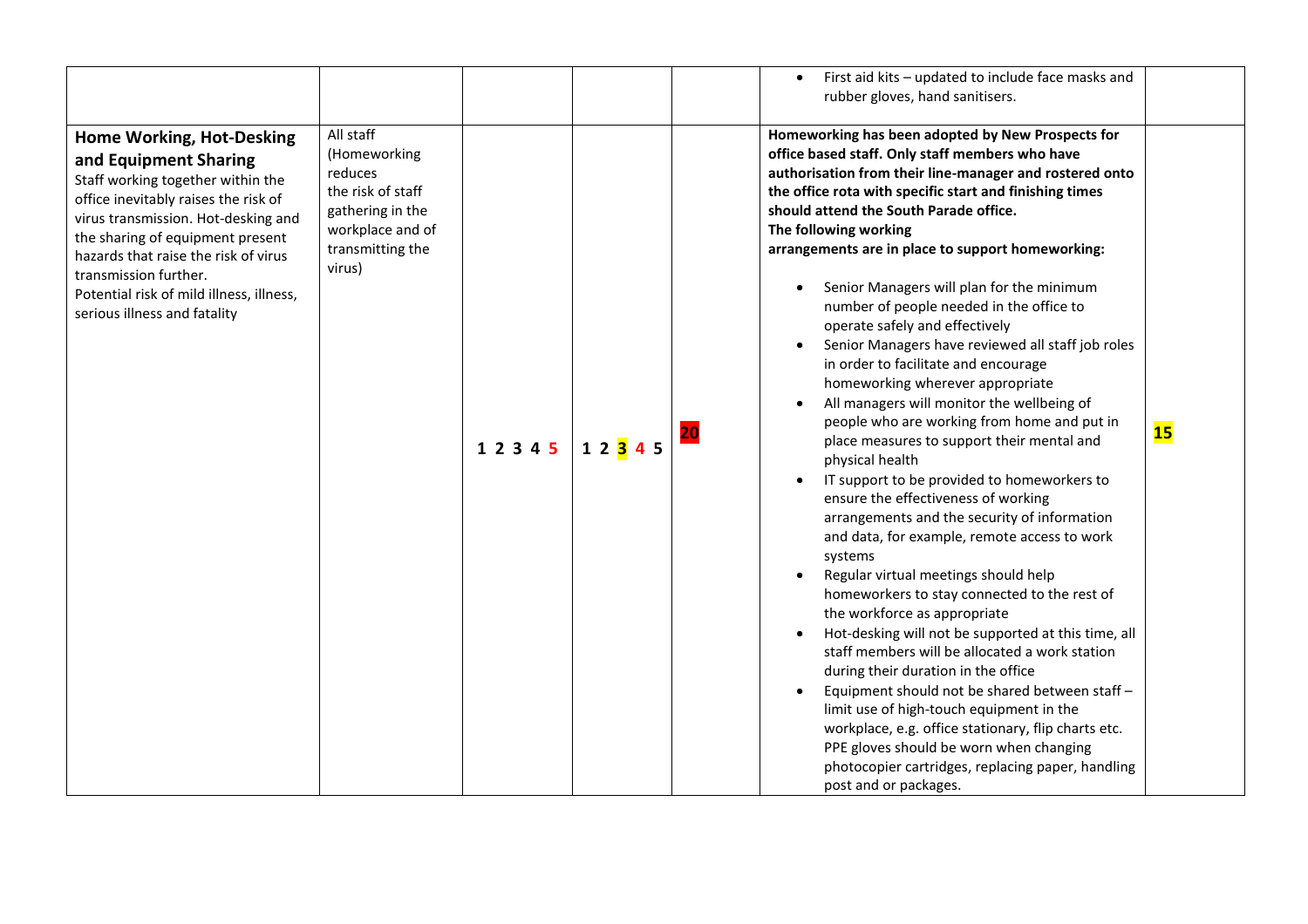|                                                                                                                                                                                                                                            |                                                                                                                                                                                                                                                                                                                               |           |                        |    | Air-conditioning or fans should not be used                                                                                                                                                                                                                                                                                                                                                                                                                                                                                                                                                                                                                                                                                                                                                                                                                                                                                                                                                                                                                                                                                                                                                                                                                                                                                                                                                                                                                                                                                                                                                                                                |           |
|--------------------------------------------------------------------------------------------------------------------------------------------------------------------------------------------------------------------------------------------|-------------------------------------------------------------------------------------------------------------------------------------------------------------------------------------------------------------------------------------------------------------------------------------------------------------------------------|-----------|------------------------|----|--------------------------------------------------------------------------------------------------------------------------------------------------------------------------------------------------------------------------------------------------------------------------------------------------------------------------------------------------------------------------------------------------------------------------------------------------------------------------------------------------------------------------------------------------------------------------------------------------------------------------------------------------------------------------------------------------------------------------------------------------------------------------------------------------------------------------------------------------------------------------------------------------------------------------------------------------------------------------------------------------------------------------------------------------------------------------------------------------------------------------------------------------------------------------------------------------------------------------------------------------------------------------------------------------------------------------------------------------------------------------------------------------------------------------------------------------------------------------------------------------------------------------------------------------------------------------------------------------------------------------------------------|-----------|
|                                                                                                                                                                                                                                            |                                                                                                                                                                                                                                                                                                                               |           |                        |    | during these times, staff are to open window as                                                                                                                                                                                                                                                                                                                                                                                                                                                                                                                                                                                                                                                                                                                                                                                                                                                                                                                                                                                                                                                                                                                                                                                                                                                                                                                                                                                                                                                                                                                                                                                            |           |
|                                                                                                                                                                                                                                            |                                                                                                                                                                                                                                                                                                                               |           |                        |    | an alternative                                                                                                                                                                                                                                                                                                                                                                                                                                                                                                                                                                                                                                                                                                                                                                                                                                                                                                                                                                                                                                                                                                                                                                                                                                                                                                                                                                                                                                                                                                                                                                                                                             |           |
| <b>Social Distancing</b><br>Effective social distancing is a key<br>element in reducing the transmission<br>of COVID-19<br>(Social distancing refers<br>to people being required to maintain<br>a distance from each other of 2<br>meters) | All staff, people we<br>support,<br>contractors and<br>visitors will at all<br>times or where<br>possible.<br>Social distancing<br>effectively puts<br>people at a safe<br>range from anyone<br>coughing. The main<br>route of virus<br>transmission is<br>through droplets<br>exhaled or coughed<br>by an infected<br>person | 1 2 3 4 5 | 1 2 <mark>3</mark> 4 5 | 25 | All persons entering the building are required to practice<br>effective social distancing two meters apart, while in and<br>around the building and when travelling to and from,<br>whenever possible, by:<br>Avoiding non-essential contact with others<br>Keeping a safe distance of at least 2 metres<br>(about 3 steps) from others whenever possible<br>Avoiding physical contact (e.g. hugs and<br>handshakes, etc.)<br>All persons must wear masks when within<br>communal areas<br>Adaptations to the premises to support social distancing<br>include:<br>A review of the building to identify suitable<br>$\bullet$<br>adaptations which will support social distancing<br>Offices, work spaces, community activity tables<br>and chairs are set up to support social distancing,<br>e.g. layout changes, appropriate signage, stickers<br>and floor markings to denote safe distances, etc.<br>Workstations, desks and table and chairs to be<br>arranged with a maximum separation between<br>them - where necessary screens are fitted<br>Establishing maximum occupancy limits for<br>offices, floors, work areas and community<br>activities.<br>Reducing the need for staff, people we support,<br>contractors and visitors to move around within<br>the building by utilising mobile and landline<br>phones to communicate with other staff within<br>the building<br>Adaptations to work, community activities processes to<br>support social distancing include:<br>Community activities; people we support to be<br>grouped together with staff to perform a support<br>bubble with allocated day and times to attend. | <b>15</b> |
|                                                                                                                                                                                                                                            |                                                                                                                                                                                                                                                                                                                               |           |                        |    | Each person supported staff within their bubble                                                                                                                                                                                                                                                                                                                                                                                                                                                                                                                                                                                                                                                                                                                                                                                                                                                                                                                                                                                                                                                                                                                                                                                                                                                                                                                                                                                                                                                                                                                                                                                            |           |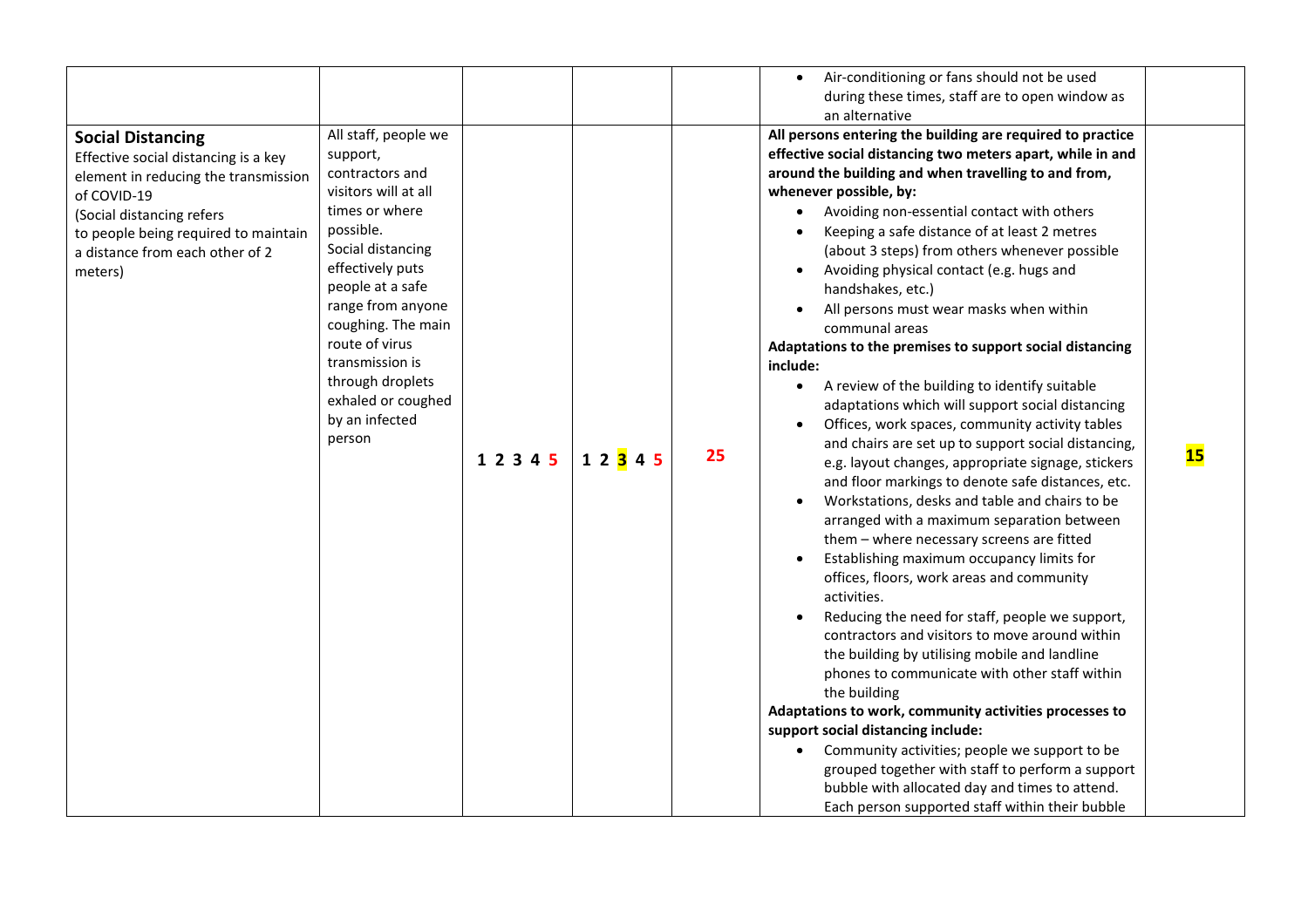|  |  | will be identified on the rota. Each person          |  |
|--|--|------------------------------------------------------|--|
|  |  | supported will allocated an activity box held        |  |
|  |  | under their allocated space to support non cross     |  |
|  |  | contamination during their time within               |  |
|  |  | community activities. All staff must wear masks      |  |
|  |  | provided by New Prospects throughout their           |  |
|  |  | shift                                                |  |
|  |  | Holding essential meetings or gatherings in well-    |  |
|  |  | ventilated rooms with appropriate social             |  |
|  |  |                                                      |  |
|  |  | distancing in place and all participant must wear    |  |
|  |  | a mask - limit numbers to essential members          |  |
|  |  | only and use phone/video conferencing, etc.          |  |
|  |  | Replacing face-to face meetings wherever             |  |
|  |  | possible with video conferencing, phone              |  |
|  |  | conferencing, etc.                                   |  |
|  |  | Providing hand sanitiser at meetings                 |  |
|  |  | Carrying out any essential training/recruitment      |  |
|  |  | by using video conferencing, email/online e-         |  |
|  |  | learning wherever possible rather than bringing      |  |
|  |  | people together face to face                         |  |
|  |  | For all visits/contractors visiting the building the |  |
|  |  | following must be considered:                        |  |
|  |  | Are there methods of working that can:               |  |
|  |  | Reduce the number of employees the<br>$\bullet$      |  |
|  |  | visitor/contractors could potentially encounter      |  |
|  |  | (Out of hours working, evening's weekends).          |  |
|  |  | Reduce the amount of time within our building        |  |
|  |  | Limit the numbers of visitors, appointment           |  |
|  |  |                                                      |  |
|  |  | system, access controls via reception and remain     |  |
|  |  | in South Parade room until instructed by a staff     |  |
|  |  | member.                                              |  |
|  |  | Screening questionnaire when contractors /           |  |
|  |  | visitors attend site. Have you or anyone in your     |  |
|  |  | household displayed COVID-19 symptoms? If yes        |  |
|  |  | prevent access to the premises.                      |  |
|  |  | Information sent to contractors / visitors prior to  |  |
|  |  | their visit (where possible) on the expectations of  |  |
|  |  | New Prospects in relation to Covid-19. (Do not       |  |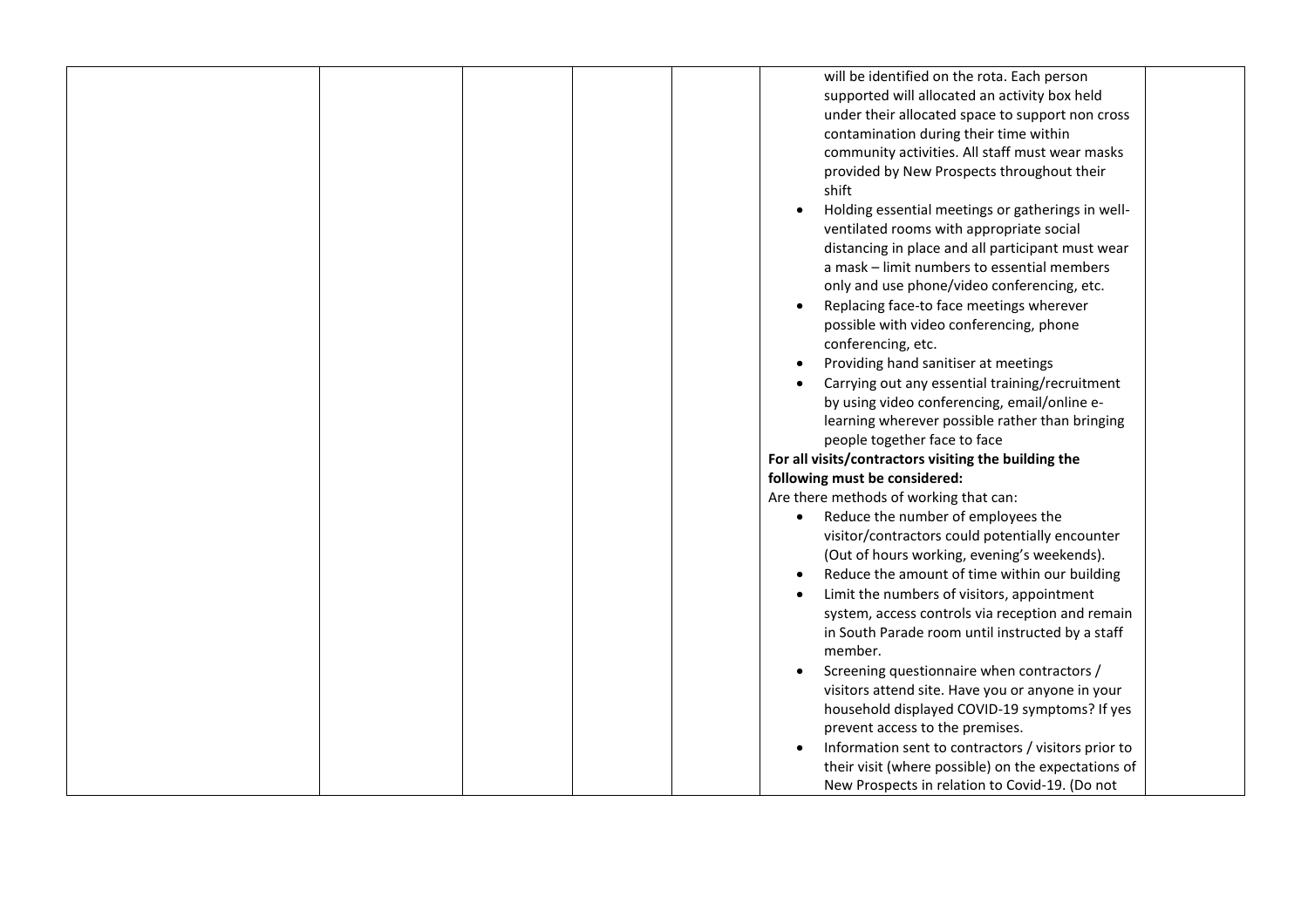|                                                                                                                                                                                     |                                                                                                                                    |       |       |    | enter our premises if you are showing any signs<br>or symptoms of COVID-19<br>Visitors/contractors must wash their hands upon<br>$\bullet$<br>entering our premises, be issued with a mask<br>that is to be worn throughout their visit.<br><b>Deliveries:</b><br>Advise all delivery drivers that no goods or food<br>$\bullet$<br>should be physically handed over.<br>Decide on a location as a set drop-off point<br>$\bullet$<br>agreed in advance.<br>Within the South Parade building, there are various<br>displayed notices on all floors reminding staff of the key<br>infection prevention requirements, including the need to<br>maintain safe distancing. Where social distancing<br>guidelines cannot be followed in full e.g. within some<br>corridors, toileting facilities etc. additional measures<br>have been put into place, such as:<br>• Increased hand sanitisers throughout the<br>stairwells, outside the lift etc.<br>Increased environmental cleaning<br>$\bullet$<br>Keeping the activity time involved as short as<br>$\bullet$<br>possible i.e. photocopying (only one person at a<br>time to be within the photocopier room)<br>Reducing the number of people each staff<br>$\bullet$<br>member has contact with by using "bubble" (so<br>each person works with only a few others i.e.<br>finance room) |           |
|-------------------------------------------------------------------------------------------------------------------------------------------------------------------------------------|------------------------------------------------------------------------------------------------------------------------------------|-------|-------|----|------------------------------------------------------------------------------------------------------------------------------------------------------------------------------------------------------------------------------------------------------------------------------------------------------------------------------------------------------------------------------------------------------------------------------------------------------------------------------------------------------------------------------------------------------------------------------------------------------------------------------------------------------------------------------------------------------------------------------------------------------------------------------------------------------------------------------------------------------------------------------------------------------------------------------------------------------------------------------------------------------------------------------------------------------------------------------------------------------------------------------------------------------------------------------------------------------------------------------------------------------------------------------------------------------------------------------------------|-----------|
| High-risk area's in the<br>building.<br>Some areas of the building may<br>present a higher risk than others -<br>this may include areas such as<br>toilets, kitchens, corridors and | Staff members,<br>people supported,<br>contractors and<br>visitors<br>(Heavily used areas<br>of the building are<br>more likely to | 12345 | 12345 | 25 | Higher-risk high-traffic areas of the<br>building are COVID secure by applying<br>appropriate safety precautions, including:<br>Stressing the need for people to follow good<br>hygiene practice at all times while in the building<br>(i.e. regular handwashing, using tissues and<br>disposing of them appropriately, etc.)                                                                                                                                                                                                                                                                                                                                                                                                                                                                                                                                                                                                                                                                                                                                                                                                                                                                                                                                                                                                            | <b>15</b> |
| stairwells and photocopying room                                                                                                                                                    | present an<br>infection<br>transmission risk.)                                                                                     |       |       |    | All staff visitors must wear a mask within high<br>$\bullet$<br>risk areas                                                                                                                                                                                                                                                                                                                                                                                                                                                                                                                                                                                                                                                                                                                                                                                                                                                                                                                                                                                                                                                                                                                                                                                                                                                               |           |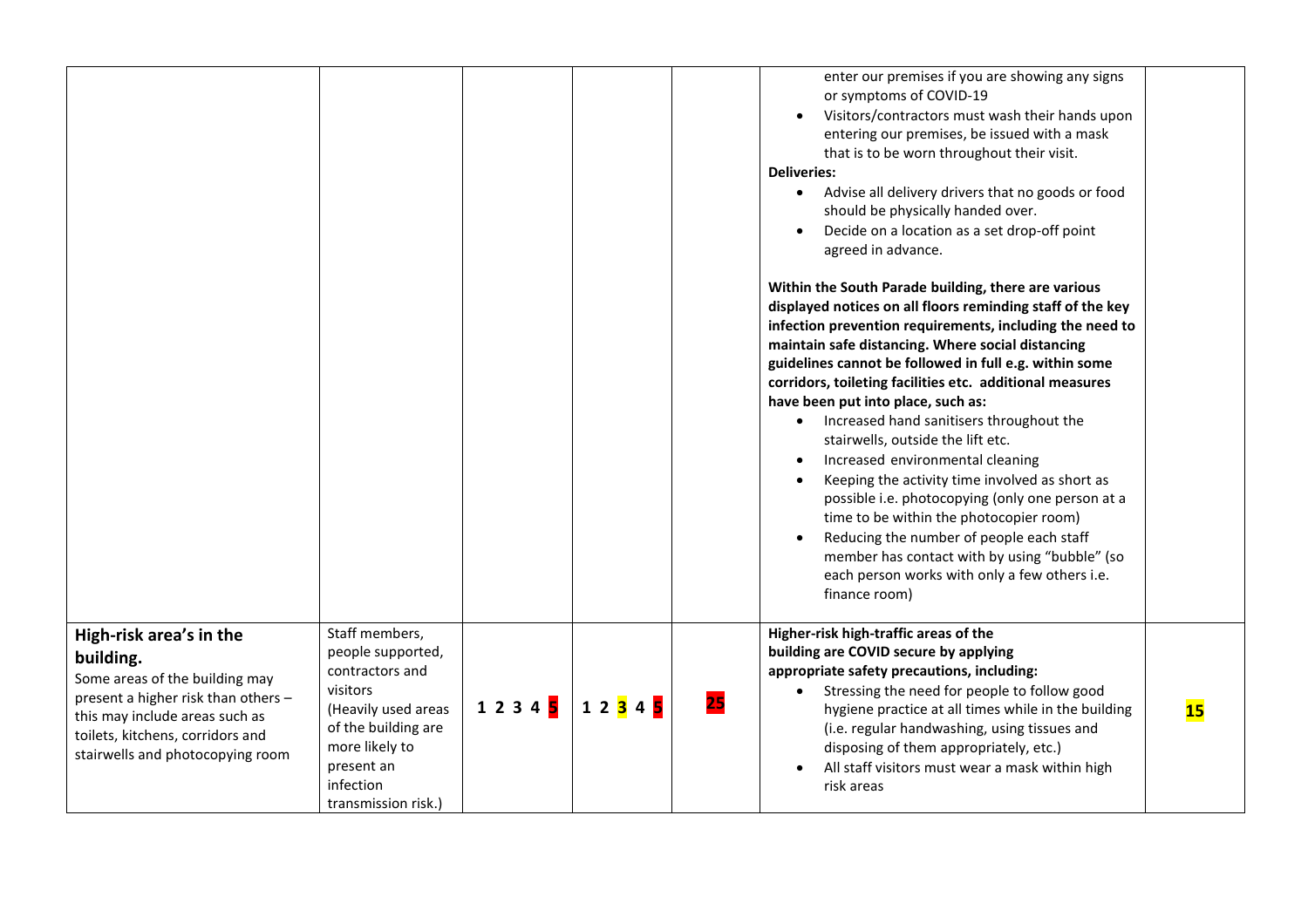|  | Managers ensuring that adequate hand cleaning<br>$\bullet$<br>resources are provided; all staff toilets are |
|--|-------------------------------------------------------------------------------------------------------------|
|  | supplied with adequate supplies of hot water,<br>liquid soap and paper towels                               |
|  | Printing handwashing instructions/posters and                                                               |
|  | displaying throughout workplace, especially in                                                              |
|  | toilets                                                                                                     |
|  | Limiting numbers of people who can use high                                                                 |
|  | traffic areas such as corridors, stairs, toilets and                                                        |
|  | kitchen's at any one time to ensure social                                                                  |
|  | distancing                                                                                                  |
|  | Lift occupancy limited to one person at any one                                                             |
|  | time                                                                                                        |
|  | Monitor high-traffic area use and regulate access<br>as necessary                                           |
|  | Prioritise disabled use where necessary, e.g.                                                               |
|  | disabled toilet use, use of lifts, etc.                                                                     |
|  | Staggering lunch breaks to ensure that corridors                                                            |
|  | and kitchens are not overloaded. Within                                                                     |
|  | community activities one staff member will be                                                               |
|  | designated to utilise the kitchen during the day.                                                           |
|  | Established safe queuing systems by use of room                                                             |
|  | occupancy limits and floor markings/signage, etc.                                                           |
|  | Placing 60% alcohol hand gels at convenient                                                                 |
|  | places around the workplace with instructions<br>for use                                                    |
|  | Increasing environmental cleaning, especially in                                                            |
|  | and around toilets and kitchen's; special                                                                   |
|  | attention to be paid to frequently touched                                                                  |
|  | surfaces such as door handles, toilet flush                                                                 |
|  | handles, light switches, etc.                                                                               |
|  | Increasing toilets/washrooms inspections to                                                                 |
|  | check for cleanliness/adequate stock of                                                                     |
|  | soap/toilet paper, etc.                                                                                     |
|  | Providing paper towels as an alternative to hand                                                            |
|  | dryers in handwashing facilities due to fluid                                                               |
|  | droplets                                                                                                    |
|  | New Prospects will provide all office staff with a                                                          |
|  | hand sanitiser bottle at their desk. Which can                                                              |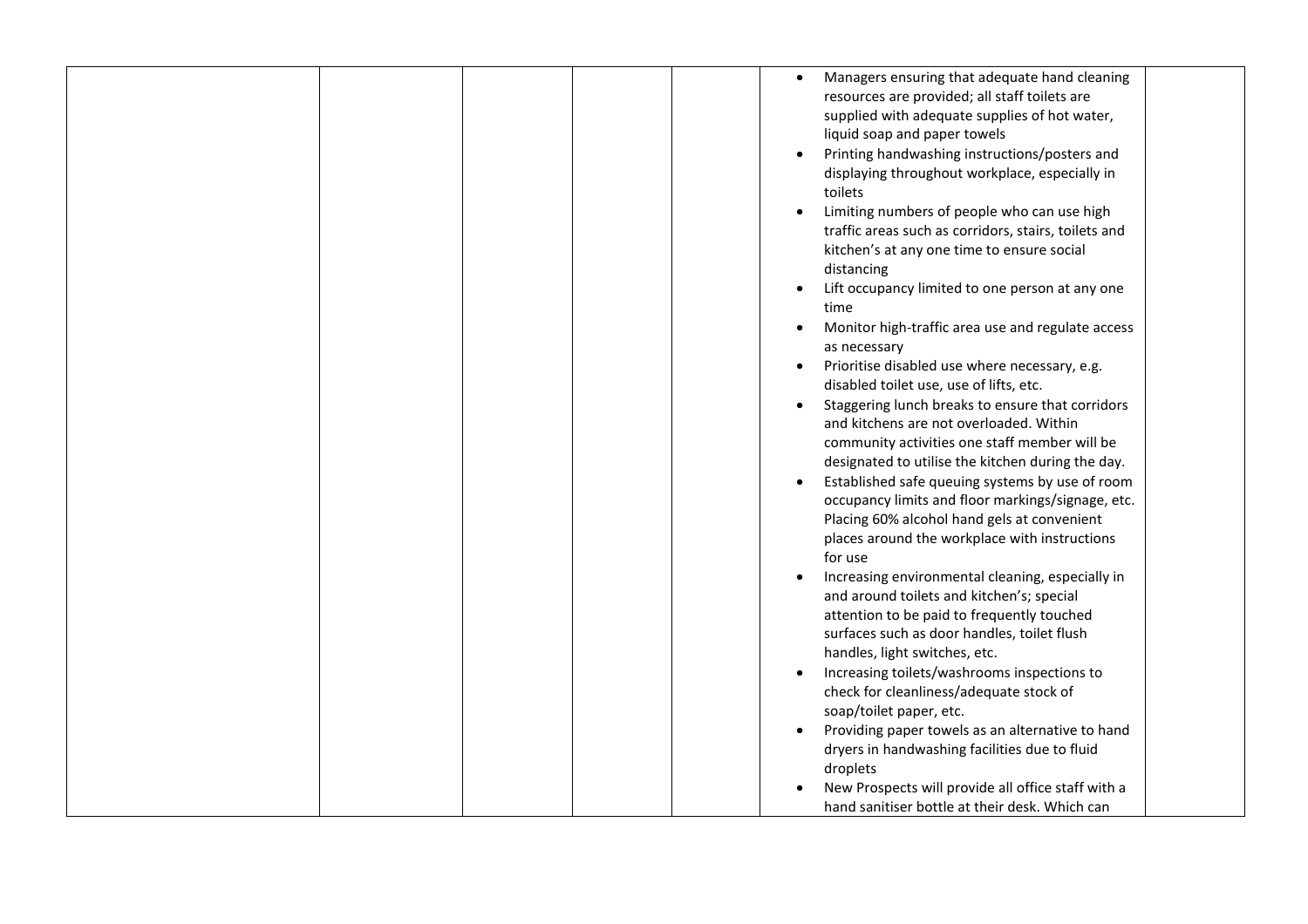|                                                                                                                                                                                                                                                                                                                                                                                           |                                                                                                                        |       |                        | refill it from any dispenser we have in the<br>building<br>All staff will store your plate/mug/cup/cutlery at<br>$\bullet$<br>your desk. There will be no shared items<br>available in the kitchen. No staff are to handle<br>any other persons mugs/cups/cutlery etc.<br>Community activities: people supported will be<br>allocated their own cup, cutlery etc. which will be<br>clearly marked. When staff are supporting with<br>drinks staff will wear gloves to ensure no cross<br>contamination. Staff to adhere to a person<br>supported individual risk assessment in relation<br>to COVID-19.<br>There will be no preparation of food dishes in the<br>kitchen-staff to come with their own food pre-<br>packaged (can be heated in the dish you've<br>brought it in) no food should be shared with<br>others<br>All staff/people supported will eat their lunch at<br>$\bullet$<br>their own desk/table, kitchen eating is prohibited |           |
|-------------------------------------------------------------------------------------------------------------------------------------------------------------------------------------------------------------------------------------------------------------------------------------------------------------------------------------------------------------------------------------------|------------------------------------------------------------------------------------------------------------------------|-------|------------------------|--------------------------------------------------------------------------------------------------------------------------------------------------------------------------------------------------------------------------------------------------------------------------------------------------------------------------------------------------------------------------------------------------------------------------------------------------------------------------------------------------------------------------------------------------------------------------------------------------------------------------------------------------------------------------------------------------------------------------------------------------------------------------------------------------------------------------------------------------------------------------------------------------------------------------------------------------|-----------|
| <b>Premises access and travel</b><br>Travel to and from<br>South Parade may lead to<br>greater risk of virus<br>transmission<br>Public transport may<br>be restricted in order to<br>achieve social<br>distancing on trains,<br>buses, etc.<br>Access to buildings<br>may create a virus<br>transmission risk if<br>people all seek entrance<br>at once through<br>single points of entry | Staff, people<br>supported and<br>visitors who are<br>required to attend<br>the building will be<br>given safe access. | 12345 | 1 2 <mark>3</mark> 4 5 | The following safety arrangements should apply to<br><b>South Parade and travel arrangements:</b><br>Enable flexible/staggered entry arrangements<br>$\bullet$<br>per rota system so that staff and people<br>supported can avoid travelling at peak times or<br>staff and people supported do not congregate at<br>entrances and exits - ensure that all access<br>points have supplies of sanitizer available<br>Use floor markings and signage at entrances and<br>exits and introduce one-way flow systems at<br>entry and exit points where appropriate<br>Ask staff not to share cars where possible if this<br>$\bullet$<br>is not possible masks should be worn and up-to<br>two people sharing one at the back away from<br>the driver.<br>To walk or cycle to the building wherever<br>$\bullet$<br>possible.                                                                                                                          | <b>15</b> |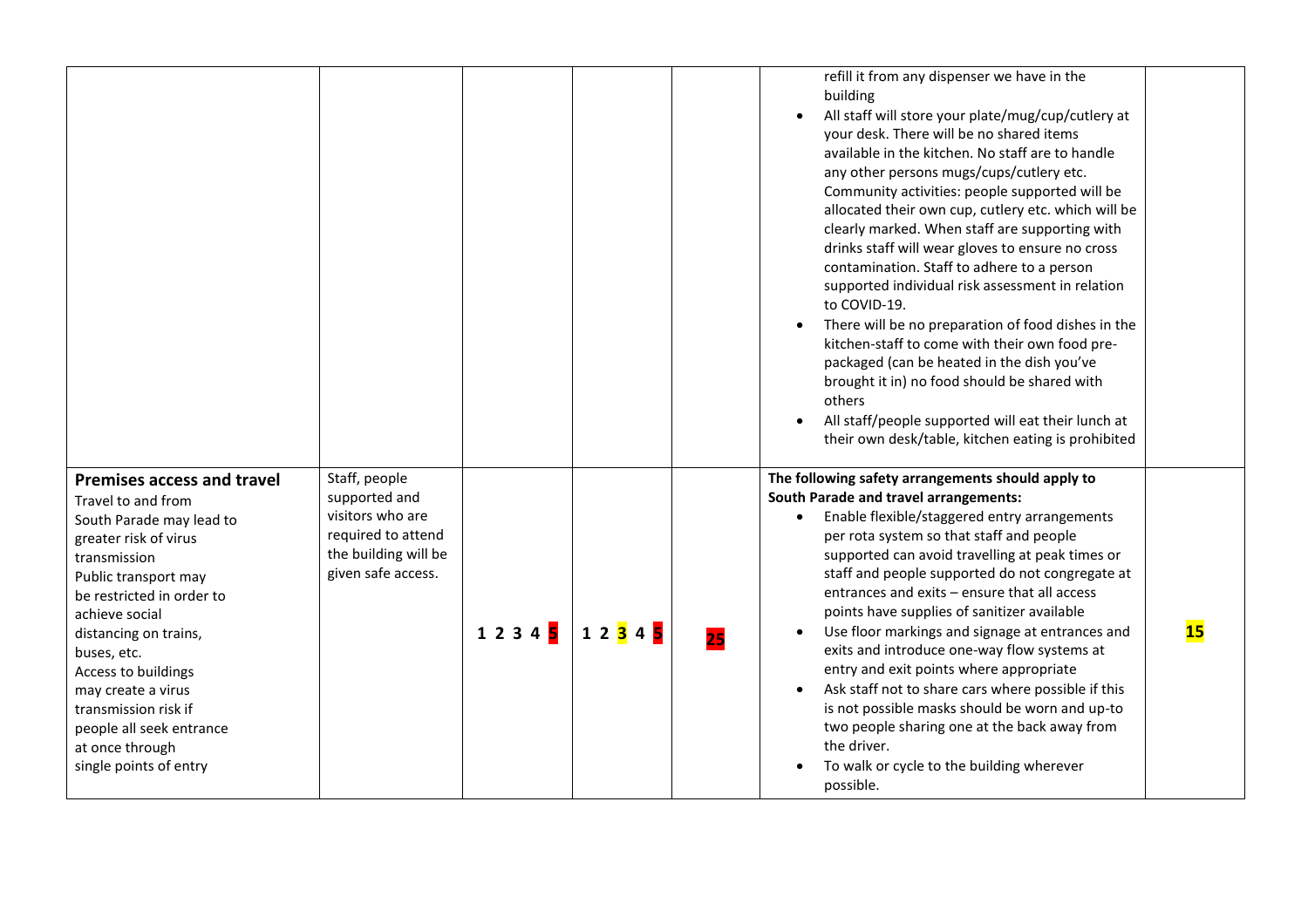|                                                                          |                                                                                             |                        |           |    | Ask staff, people supported, contractors and<br>visitors not to use public transport if at all<br>possible - where they do use public transport<br>they should conform with all requirements, e.g.<br>wearing face coverings (New Prospects will<br>provide to staff and people supported) and<br>social distancing. In all cases non-essential travel<br>should be minimised                                                                                                                                                                                                                                                                                                                                                                                                                                                                                                                                                                                                                                                                                                                                                                                                                                                                                                                                                                                                                                                               |  |
|--------------------------------------------------------------------------|---------------------------------------------------------------------------------------------|------------------------|-----------|----|---------------------------------------------------------------------------------------------------------------------------------------------------------------------------------------------------------------------------------------------------------------------------------------------------------------------------------------------------------------------------------------------------------------------------------------------------------------------------------------------------------------------------------------------------------------------------------------------------------------------------------------------------------------------------------------------------------------------------------------------------------------------------------------------------------------------------------------------------------------------------------------------------------------------------------------------------------------------------------------------------------------------------------------------------------------------------------------------------------------------------------------------------------------------------------------------------------------------------------------------------------------------------------------------------------------------------------------------------------------------------------------------------------------------------------------------|--|
| <b>Cases of possible coronavirus</b><br>infection whilst in the building | All staff, people<br>supported,<br>contractors and<br>visitors<br>High risk of<br>infection | 1 2 3 4 <mark>5</mark> | 1 2 3 4 5 | 25 | If any person within the building becomes unwell in the<br>with coronavirus symptoms (a new, continuous cough or<br>a high temperature or loss of taste and or smell sensors)<br>they should be sent home and advised to follow<br>government advice to self-isolate The following actions<br>should be taken within the building:<br>The building will be evaluated by a senior<br>member of staff in a safe and effective way,<br>giving direct instructions who to leave, how and<br>when. The senior manager will be the last person<br>to leave and lock the building for a minimum of<br>72 hours.<br>15<br>After a minimum 72 hours the allocated person<br>must wear full PPE must clean and disinfect all<br>surfaces that a symptomatic person has come<br>into contact with, especially objects visibly<br>contaminated with body fluids and all potentially<br>contaminated high contact areas such as toilets<br>Public areas where a symptomatic individual has<br>$\bullet$<br>passed through and spent minimal time, such as<br>corridors, but which are not visibly contaminated<br>with body fluids, must be cleaned thoroughly<br>The allocated cleaner should use disposable<br>cloths or paper roll and a combined detergent<br>disinfectant solution at a dilution of 1000 parts<br>per million available chlorine<br>Waste from cleaning of areas where possible<br>cases have been (including disposable cloths and |  |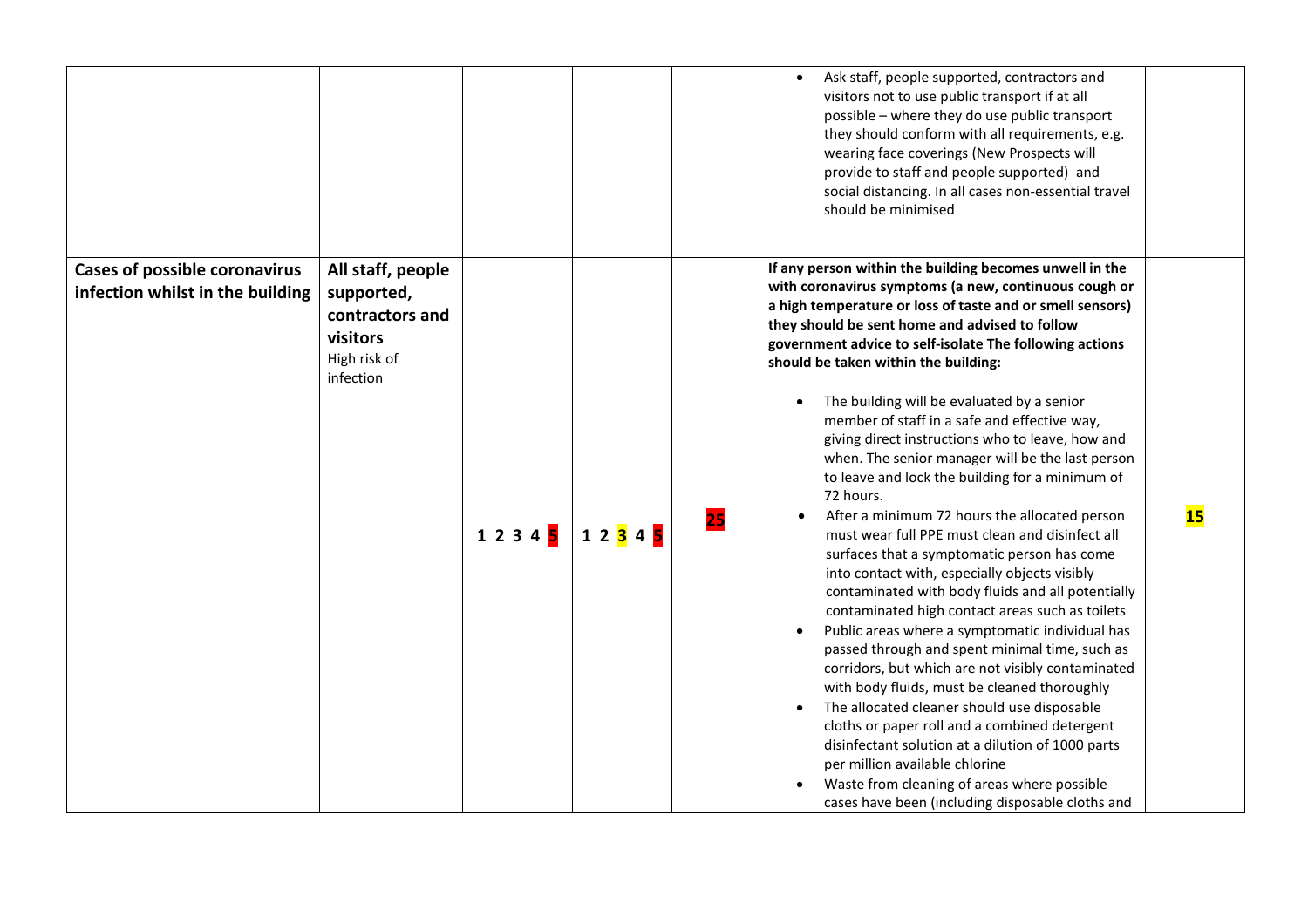|                            |                          |                          | tissues) should be "double-bagged" and<br>tied off in secure bags and disposed of in general<br>waste |  |
|----------------------------|--------------------------|--------------------------|-------------------------------------------------------------------------------------------------------|--|
|                            |                          |                          |                                                                                                       |  |
|                            |                          |                          |                                                                                                       |  |
|                            |                          |                          |                                                                                                       |  |
|                            |                          | <b>REVIEW TIMEFRAME</b>  |                                                                                                       |  |
| <b>INSIGNIFICANT (0-5)</b> | LOW $(6-10)$             | $MEDIUM (11 - 15)$       | <b>HIGH (16-25)</b>                                                                                   |  |
| To be reviewed annually    | To be reviewed 6 monthly | To be reviewed 3 monthly | No support to be delivered till hazards or potential<br>risk reduced to MEDIUM at least               |  |